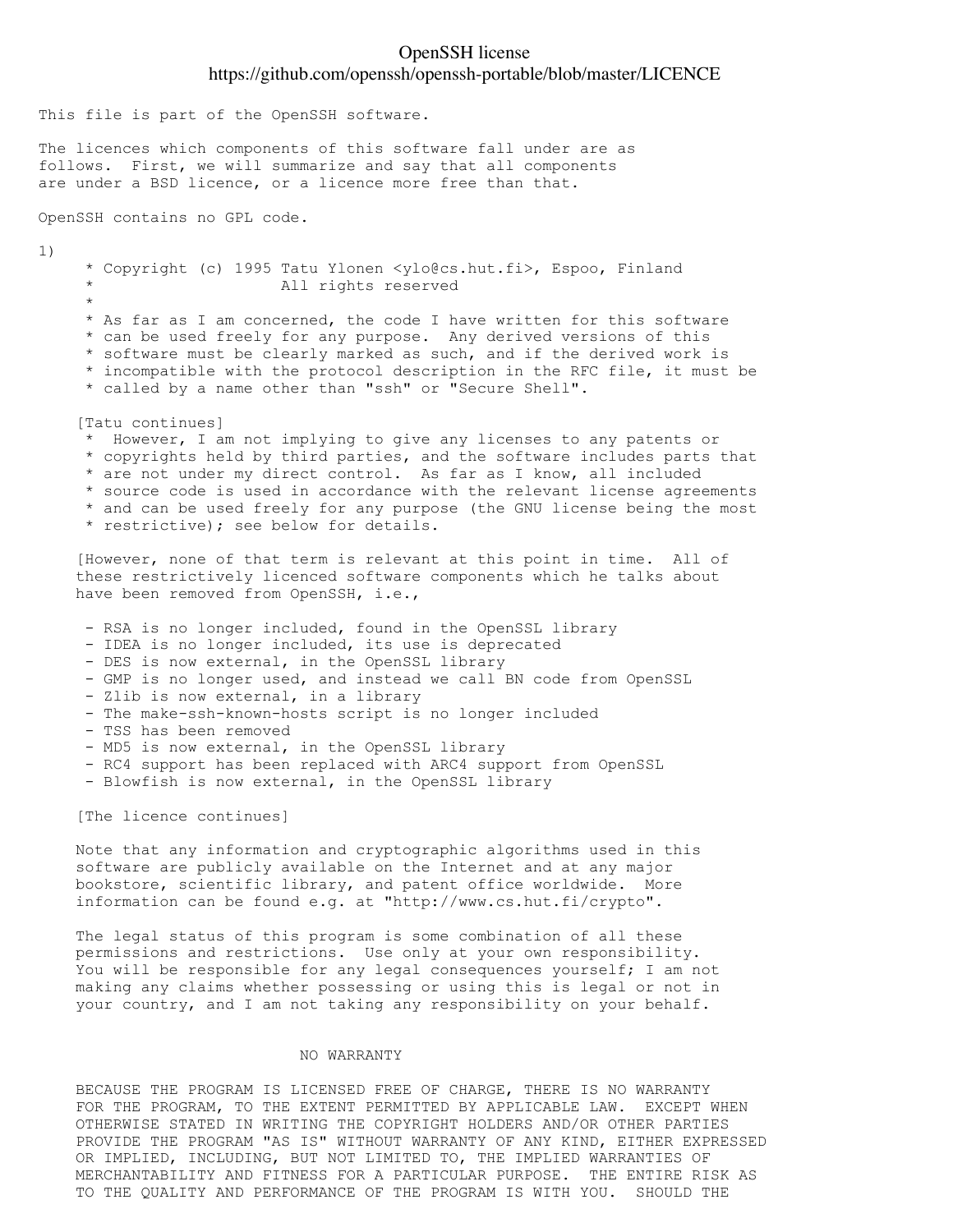PROGRAM PROVE DEFECTIVE, YOU ASSUME THE COST OF ALL NECESSARY SERVICING, REPAIR OR CORRECTION.

 IN NO EVENT UNLESS REQUIRED BY APPLICABLE LAW OR AGREED TO IN WRITING WILL ANY COPYRIGHT HOLDER, OR ANY OTHER PARTY WHO MAY MODIFY AND/OR REDISTRIBUTE THE PROGRAM AS PERMITTED ABOVE, BE LIABLE TO YOU FOR DAMAGES, INCLUDING ANY GENERAL, SPECIAL, INCIDENTAL OR CONSEQUENTIAL DAMAGES ARISING OUT OF THE USE OR INABILITY TO USE THE PROGRAM (INCLUDING BUT NOT LIMITED TO LOSS OF DATA OR DATA BEING RENDERED INACCURATE OR LOSSES SUSTAINED BY YOU OR THIRD PARTIES OR A FAILURE OF THE PROGRAM TO OPERATE WITH ANY OTHER PROGRAMS), EVEN IF SUCH HOLDER OR OTHER PARTY HAS BEEN ADVISED OF THE POSSIBILITY OF SUCH DAMAGES.

## 3)

 ssh-keyscan was contributed by David Mazieres under a BSD-style license.

\* Copyright 1995, 1996 by David Mazieres <dm@lcs.mit.edu>.

 $\star$ 

\* Modification and redistribution in source and binary forms is

- \* permitted provided that due credit is given to the author and the
- \* OpenBSD project by leaving this copyright notice intact.

### 4)

 The Rijndael implementation by Vincent Rijmen, Antoon Bosselaers and Paulo Barreto is in the public domain and distributed with the following license:

 \* @version 3.0 (December 2000)  $\star$  \* Optimised ANSI C code for the Rijndael cipher (now AES)  $\star$  \* @author Vincent Rijmen <vincent.rijmen@esat.kuleuven.ac.be> \* @author Antoon Bosselaers <antoon.bosselaers@esat.kuleuven.ac.be> \* @author Paulo Barreto <paulo.barreto@terra.com.br>  $\star$  \* This code is hereby placed in the public domain.  $\star$  \* THIS SOFTWARE IS PROVIDED BY THE AUTHORS ''AS IS'' AND ANY EXPRESS \* OR IMPLIED WARRANTIES, INCLUDING, BUT NOT LIMITED TO, THE IMPLIED \* WARRANTIES OF MERCHANTABILITY AND FITNESS FOR A PARTICULAR PURPOSE \* ARE DISCLAIMED. IN NO EVENT SHALL THE AUTHORS OR CONTRIBUTORS BE \* LIABLE FOR ANY DIRECT, INDIRECT, INCIDENTAL, SPECIAL, EXEMPLARY, OR \* CONSEQUENTIAL DAMAGES (INCLUDING, BUT NOT LIMITED TO, PROCUREMENT OF \* SUBSTITUTE GOODS OR SERVICES; LOSS OF USE, DATA, OR PROFITS; OR \* BUSINESS INTERRUPTION) HOWEVER CAUSED AND ON ANY THEORY OF LIABILITY, \* WHETHER IN CONTRACT, STRICT LIABILITY, OR TORT (INCLUDING NEGLIGENCE \* OR OTHERWISE) ARISING IN ANY WAY OUT OF THE USE OF THIS SOFTWARE, \* EVEN IF ADVISED OF THE POSSIBILITY OF SUCH DAMAGE.

### 5)

 One component of the ssh source code is under a 3-clause BSD license, held by the University of California, since we pulled these parts from original Berkeley code.

\* Copyright (c) 1983, 1990, 1992, 1993, 1995

- The Regents of the University of California. All rights reserved.  $\star$ 
	- \* Redistribution and use in source and binary forms, with or without
	- \* modification, are permitted provided that the following conditions \* are met:
	- \* 1. Redistributions of source code must retain the above copyright
	- notice, this list of conditions and the following disclaimer. \* 2. Redistributions in binary form must reproduce the above copyright
	- notice, this list of conditions and the following disclaimer in the
	- documentation and/or other materials provided with the distribution.
	- \* 3. Neither the name of the University nor the names of its contributors
	- may be used to endorse or promote products derived from this software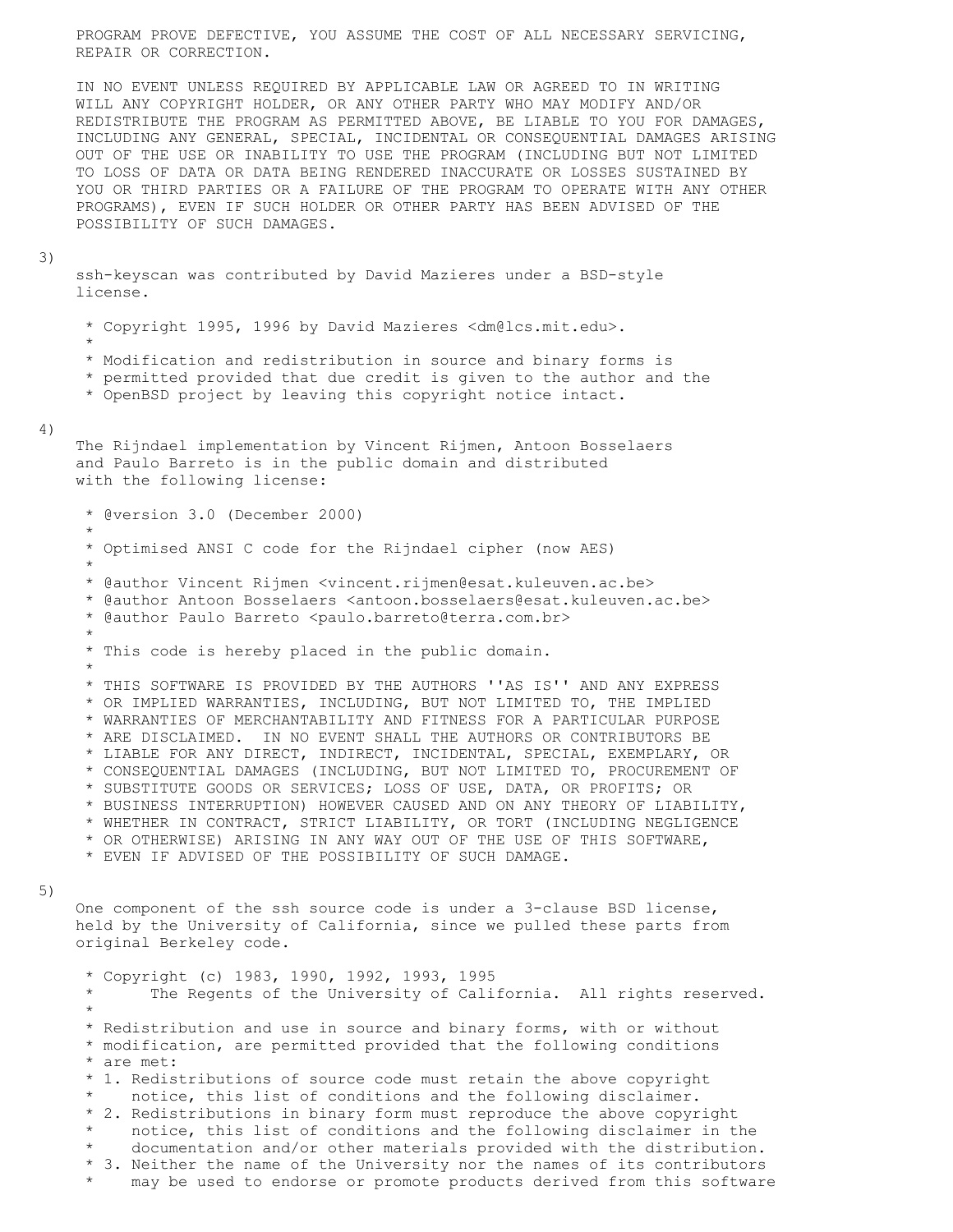$\star$  \* THIS SOFTWARE IS PROVIDED BY THE REGENTS AND CONTRIBUTORS ``AS IS'' AND \* ANY EXPRESS OR IMPLIED WARRANTIES, INCLUDING, BUT NOT LIMITED TO, THE \* IMPLIED WARRANTIES OF MERCHANTABILITY AND FITNESS FOR A PARTICULAR PURPOSE \* ARE DISCLAIMED. IN NO EVENT SHALL THE REGENTS OR CONTRIBUTORS BE LIABLE \* FOR ANY DIRECT, INDIRECT, INCIDENTAL, SPECIAL, EXEMPLARY, OR CONSEQUENTIAL \* DAMAGES (INCLUDING, BUT NOT LIMITED TO, PROCUREMENT OF SUBSTITUTE GOODS \* OR SERVICES; LOSS OF USE, DATA, OR PROFITS; OR BUSINESS INTERRUPTION) \* HOWEVER CAUSED AND ON ANY THEORY OF LIABILITY, WHETHER IN CONTRACT, STRICT \* LIABILITY, OR TORT (INCLUDING NEGLIGENCE OR OTHERWISE) ARISING IN ANY WAY \* OUT OF THE USE OF THIS SOFTWARE, EVEN IF ADVISED OF THE POSSIBILITY OF \* SUCH DAMAGE. Remaining components of the software are provided under a standard 2-term BSD licence with the following names as copyright holders: Markus Friedl Theo de Raadt Niels Provos Dug Song Aaron Campbell Damien Miller Kevin Steves Daniel Kouril Wesley Griffin Per Allansson Nils Nordman Simon Wilkinson Portable OpenSSH additionally includes code from the following copyright holders, also under the 2-term BSD license: Ben Lindstrom Tim Rice Andre Lucas Chris Adams Corinna Vinschen Cray Inc. Denis Parker Gert Doering Jakob Schlyter Jason Downs Juha Yrj�l� Michael Stone Networks Associates Technology, Inc. Solar Designer Todd C. Miller Wayne Schroeder William Jones Darren Tucker Sun Microsystems The SCO Group Daniel Walsh Red Hat, Inc Simon Vallet / Genoscope \* Redistribution and use in source and binary forms, with or without \* modification, are permitted provided that the following conditions \* are met: \* 1. Redistributions of source code must retain the above copyright notice, this list of conditions and the following disclaimer. \* 2. Redistributions in binary form must reproduce the above copyright notice, this list of conditions and the following disclaimer in the documentation and/or other materials provided with the distribution.  $\star$ 

without specific prior written permission.

6)

\* THIS SOFTWARE IS PROVIDED BY THE AUTHOR ``AS IS'' AND ANY EXPRESS OR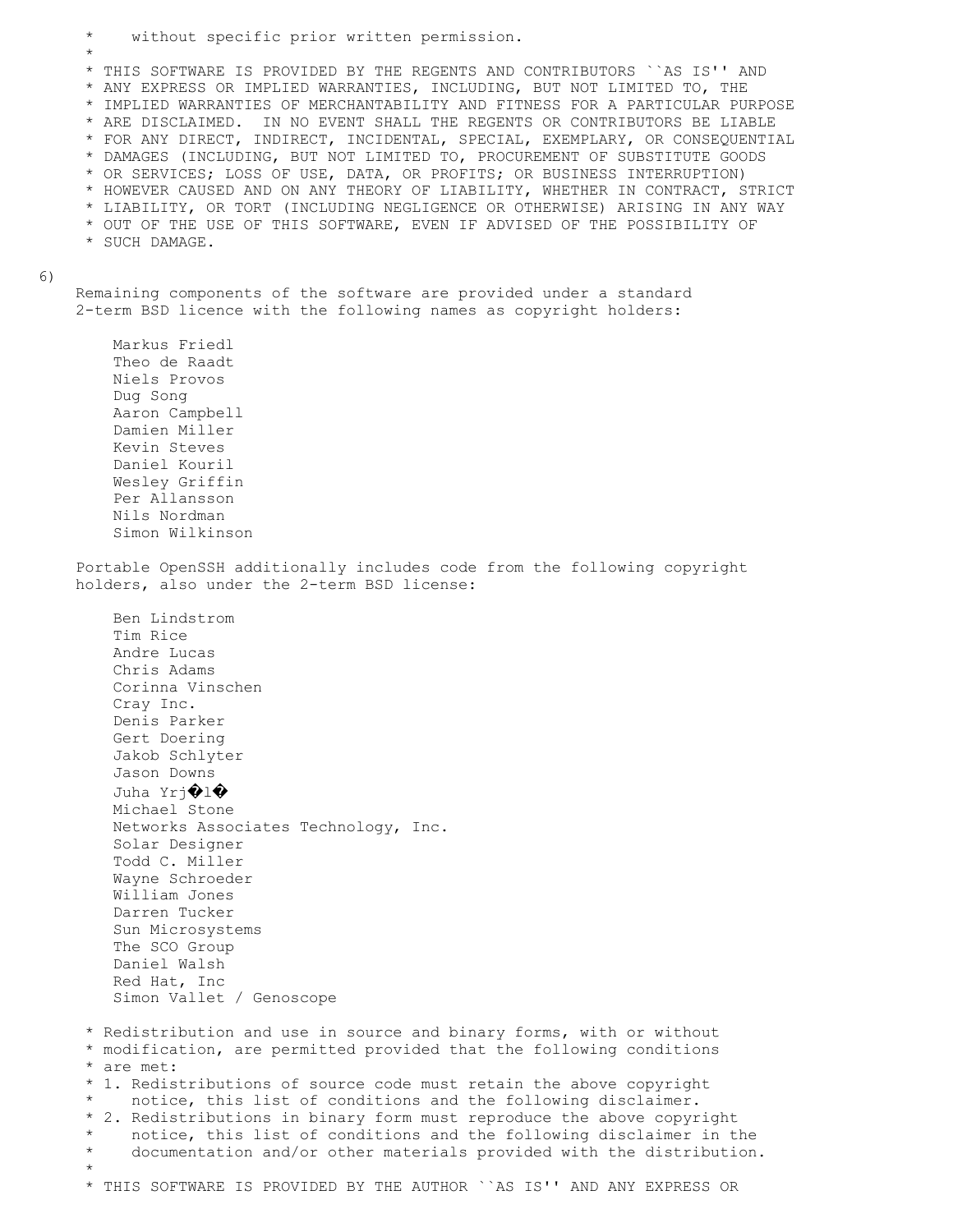\* IMPLIED WARRANTIES, INCLUDING, BUT NOT LIMITED TO, THE IMPLIED WARRANTIES \* OF MERCHANTABILITY AND FITNESS FOR A PARTICULAR PURPOSE ARE DISCLAIMED. \* IN NO EVENT SHALL THE AUTHOR BE LIABLE FOR ANY DIRECT, INDIRECT, \* INCIDENTAL, SPECIAL, EXEMPLARY, OR CONSEQUENTIAL DAMAGES (INCLUDING, BUT \* NOT LIMITED TO, PROCUREMENT OF SUBSTITUTE GOODS OR SERVICES; LOSS OF USE, \* DATA, OR PROFITS; OR BUSINESS INTERRUPTION) HOWEVER CAUSED AND ON ANY \* THEORY OF LIABILITY, WHETHER IN CONTRACT, STRICT LIABILITY, OR TORT \* (INCLUDING NEGLIGENCE OR OTHERWISE) ARISING IN ANY WAY OUT OF THE USE OF \* THIS SOFTWARE, EVEN IF ADVISED OF THE POSSIBILITY OF SUCH DAMAGE. 8) Portable OpenSSH contains the following additional licenses:

a) md5crypt.c, md5crypt.h

\* "THE BEER-WARE LICENSE" (Revision 42):

- \* <phk@login.dknet.dk> wrote this file. As long as you retain this
- \* notice you can do whatever you want with this stuff. If we meet
- \* some day, and you think this stuff is worth it, you can buy me a
- \* beer in return. Poul-Henning Kamp

b) snprintf replacement

- \* Copyright Patrick Powell 1995
- \* This code is based on code written by Patrick Powell
- \* (papowell@astart.com) It may be used for any purpose as long as this
- \* notice remains intact on all source code distributions
- c) Compatibility code (openbsd-compat)

 Apart from the previously mentioned licenses, various pieces of code in the openbsd-compat/ subdirectory are licensed as follows:

 Some code is licensed under a 3-term BSD license, to the following copyright holders:

Todd C. Miller Theo de Raadt Damien Miller Eric P. Allman The Regents of the University of California Constantin S. Svintsoff

\* Redistribution and use in source and binary forms, with or without \* modification, are permitted provided that the following conditions \* are met: \* 1. Redistributions of source code must retain the above copyright notice, this list of conditions and the following disclaimer. \* 2. Redistributions in binary form must reproduce the above copyright notice, this list of conditions and the following disclaimer in the documentation and/or other materials provided with the distribution. \* 3. Neither the name of the University nor the names of its contributors may be used to endorse or promote products derived from this software without specific prior written permission. \* \* THIS SOFTWARE IS PROVIDED BY THE REGENTS AND CONTRIBUTORS ``AS IS'' AND \* ANY EXPRESS OR IMPLIED WARRANTIES, INCLUDING, BUT NOT LIMITED TO, THE \* IMPLIED WARRANTIES OF MERCHANTABILITY AND FITNESS FOR A PARTICULAR PURPOSE \* ARE DISCLAIMED. IN NO EVENT SHALL THE REGENTS OR CONTRIBUTORS BE LIABLE \* FOR ANY DIRECT, INDIRECT, INCIDENTAL, SPECIAL, EXEMPLARY, OR CONSEQUENTIAL \* DAMAGES (INCLUDING, BUT NOT LIMITED TO, PROCUREMENT OF SUBSTITUTE GOODS \* OR SERVICES; LOSS OF USE, DATA, OR PROFITS; OR BUSINESS INTERRUPTION) \* HOWEVER CAUSED AND ON ANY THEORY OF LIABILITY, WHETHER IN CONTRACT, STRICT \* LIABILITY, OR TORT (INCLUDING NEGLIGENCE OR OTHERWISE) ARISING IN ANY WAY \* OUT OF THE USE OF THIS SOFTWARE, EVEN IF ADVISED OF THE POSSIBILITY OF \* SUCH DAMAGE.

 Some code is licensed under an ISC-style license, to the following copyright holders: